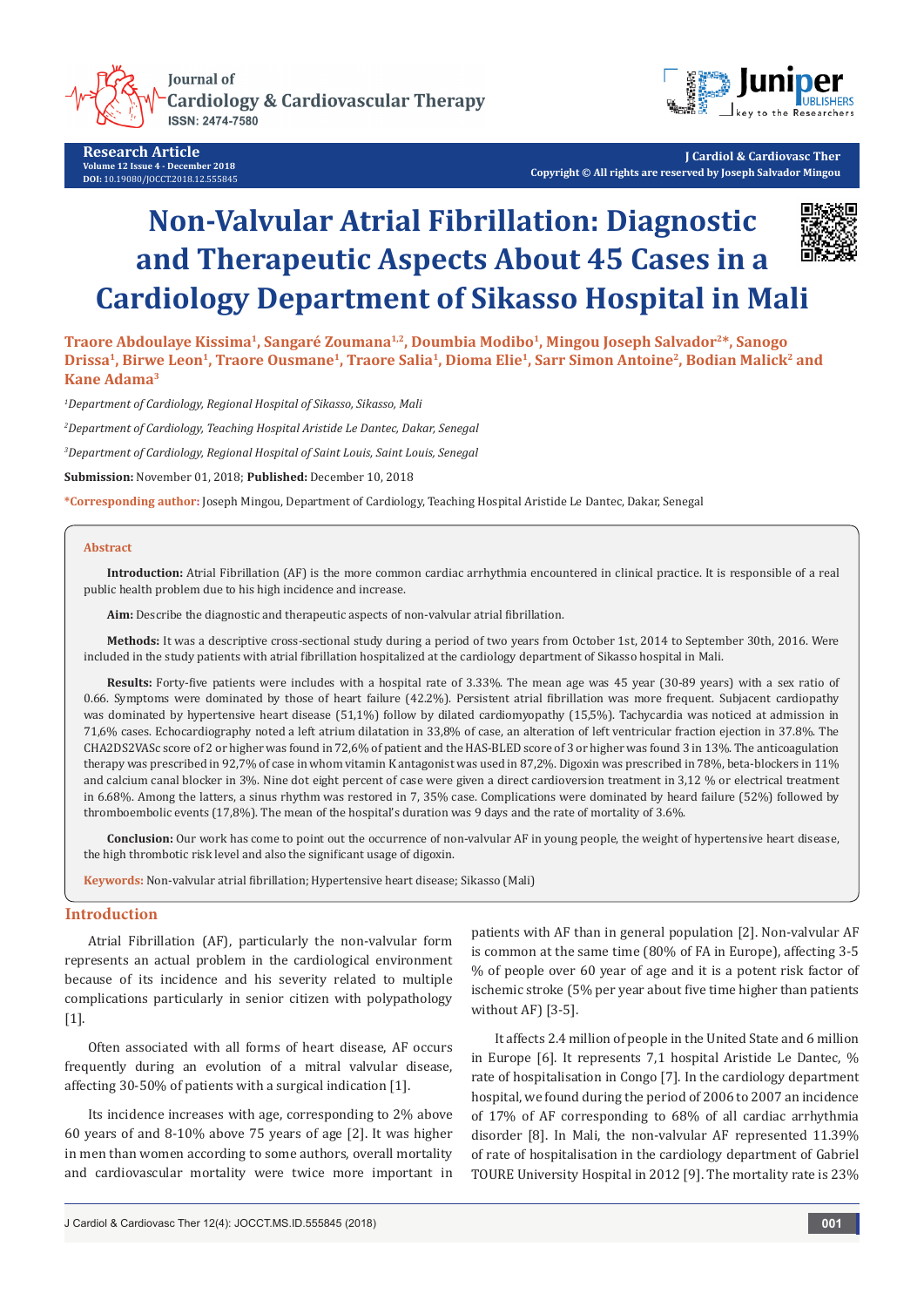subjacent cardiopathy.

per month, versus 8% in patients with sinus rhythm. Among monthly survivors the annual mean of relapse was about 10% and the overall mortality rate is multiplied by a factor of 2 [2].

Several studies has been done on AF in Sub-Saharan Africa, but very few were focused specifically on the non-valvular form [7,10]. Its management is often limited because of the lack of technical platform [8,9].

# **Methods**

It was a descriptive cross-sectional study conducted during a period of two years from October  $1<sup>st</sup>$ , 2014 to September 30<sup>th</sup>, 2016 in patients hospitalized for a non-valvular AF.

The diagnostic was led by an electrocardiogram performed. The Thrombotic risk was assessed by the CHA2DS2VASc score and the haemorrhagic risk by HAS-BLED score. All participants are volunteers and ethical considerations were taken into account. The studied Parameters used concerned epidemiological, clinical, paraclinic, therapeutic and evaluative data. Data were collected in a pre-established survey sheet and transcribed in a database using EXCEL version 2010 software. Data analysis were performed using the SPSS version 20 software.

#### **Results**

Forty-five patients were included with a hospital's incidence of 3.33%. the mean age was 45 year (30-89years) and a sex ratio

of 0.66. Symptoms were dominated by those of heart failure (42,2%). Persistent AF were more frequent (68,42%). Subjacent cardiopathy was dominated by hypertensive heart disease (51,1%) followed by dilated cardiomyopathy (15,5%) (Table 1). Among extra cardiac causes, hyperthyroidism represented 3.5% of case, tachycardia was noticed at admission in 71.6% patients. The mean of heart rate on the electrocardiogram was 102.8 beats per minute with repolarization disorders in 40%.

**Table 1:** Repartition of patients according to the existence or not of a

| <b>SUDJAVOITE VALUIDPALITY.</b> |                  |            |
|---------------------------------|------------------|------------|
| <b>Personal history</b>         | <b>Effective</b> | percentage |
| Hypertension                    | 2                | 4.4        |
| Hypertensive cardiopathy        | 23               | 51,1       |
| cardiomyopathy                  | 7                | 15,7       |
| Pericarditis                    | 2                | 4,4        |
| Chronic pulmonary heart         | 3                | 6,6        |
| Ischemic cardiopathy            | 4                | 8,9        |
| Healthy heart                   | 4                | 8,9        |
| Total                           | 45               | 1በበ በ      |

**Total** 45 100,0 Echocardiography has noted a dilatation of the left atrium in 33.3% of case (Figure 1), an alteration of ventricular ejection fraction in 37.8%. The CHA2DS2VASc score was 2 or higher in

72.6% and HAS-BLED was 3 or higher in 13% of patients.



**Figure 2:** Repartition of patients according to therapeutic.

 $10%$  $0%$ 

Digoxin

**B-Blocking** 

**How to cite this article:** Traore A, Sangare Z, Doumbia M, Mingou J, Sanogo D,etc all. Non-Valvular Atrial Fibrillation: Diagnostic and Therapeutic Aspects About 16 The Cases in a Cardiology Department of Sikasso Hospital in Mali. J Cardiol & Cardiovasc Ther. 2018; 12(4): 555845. DOI: [10.19080/JOCCT.2018.12.555845](http://dx.doi.org/10.19080/JOCCT.2018.12.555845).

3%

Calcium inhibitor

3,12%

Cardioversion

drug

Electric<br>cardioversion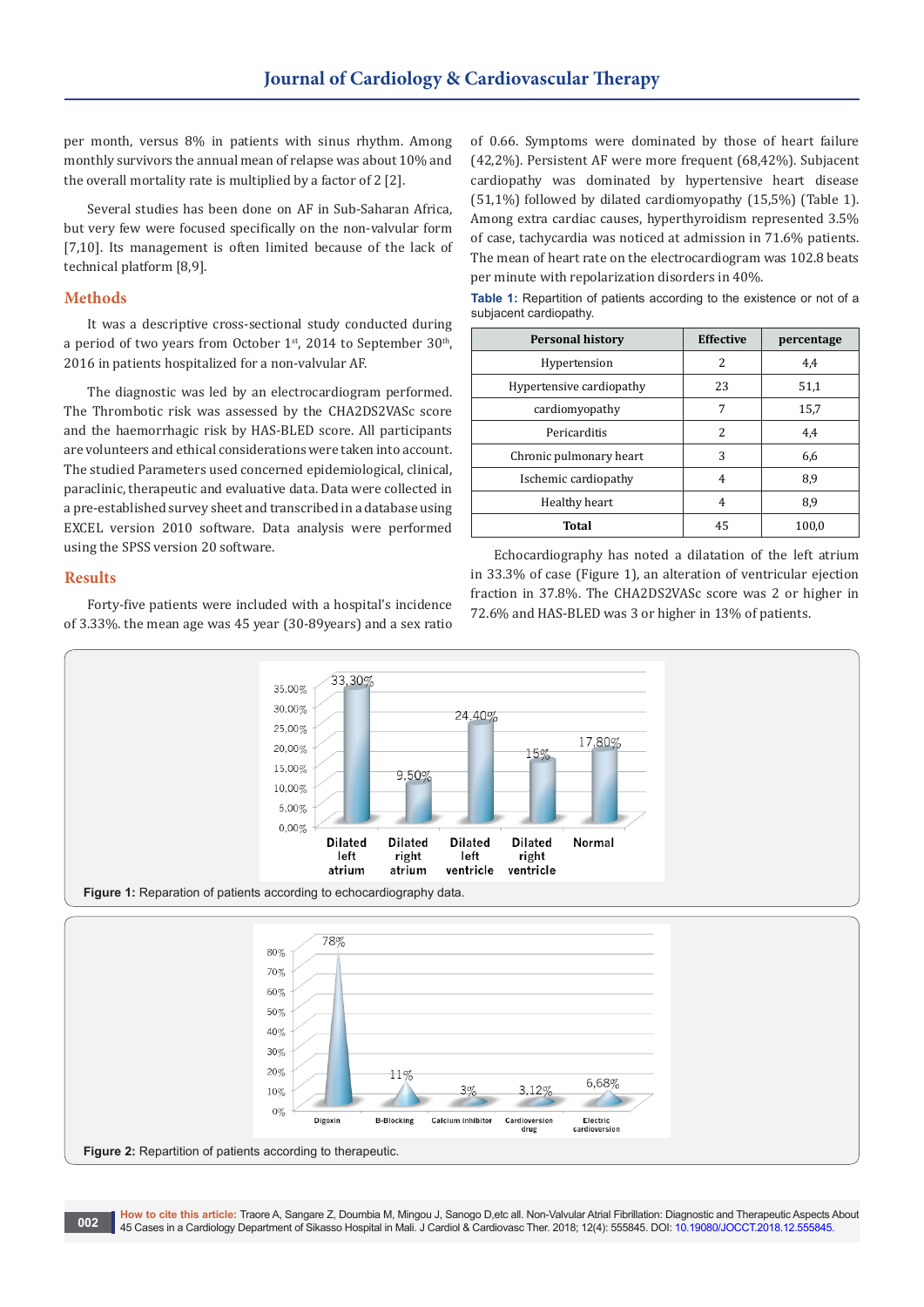The anticoagulation therapy was prescribed in 92,7% of case in whom vitamin K antagonist was used in 87,2%. Digoxin was prescribed in 78%, beta-blockers in 11% and calcium canal blockers in 3% (Figure 2).

Nine dot eight percent of case were given a direct cardioversion treatment in 3,12 % or electrical treatment in 6.68%. Among the latters, a sensual rhythm was restored in 7, 35% case. Complications were dominated by heard failure (52%) followed by trombo-embolic incidence (17,8%). The Mean of hospital's duration was 9 days (3-14 days) and the rate of mortality was 3.6%.

#### **Discussion**

Non-valvular AF represents 61% of all cardiac arrhythmia [11]. In our study, it represented 70% of all cardiac arrhythmia with a hospital prevalence of 3.33%. The mean age in our series was 45 year with an extremes of 30 and 89 years. This result is near from this one of Lamoudi Prisca who found a mean age of 67, 36 +/- 12,23 year [11]. This difference could be explained by the duration and the place of the study.

Women were more represented than men in our study with a sex ratio of 0.6. This result is similar to the one of Lamoudi Prisca in Dakar [11]. This would be explained by the multiplicity of cardiovascular risk factor and the fact that rate of women is higher than that of men (60% vs. 40%) in general population and also the fact that women live longer and attended the more health maintenance center than men. Hypertension was the risk factor the more represented (51,1%). This is similar to Framingham survey which noted less 50% [12]. Hyperthyroidism was found in 3.5% as non-cardiac causes; this result was similar to this one of Lamoudi Prisca [11] in Senegal 3,6%.

The mean of heart rate was 102.8 beats per minute (42-209 beats per minute); Lamoudi in Senegal in 2009 found 108 beats/ minute (40 à 180 beats/minute) [11].

The Most represented Echocardiographic abnormalities were left atrium dilatation in 33.3% of case. The high incidence of left atrium dilatation was reported in the majority of studies [13,14]. In fact, the association between the left atrial dilatation and the onset of AF is classical. In fact, the more the left atrium is dilated, the risk of AF occurrence is important.

Hypertensive heart disease represented 51.1% in our series. Chahir IT [8] found 23% in Senegal, Mbolla [7] in found 33, 6% in Congo. This high frequency could be explained by the delay of diagnosis linked to patient's lack of knowledge of their state of health and to difficulties to access to medical care.

Electrical and drug resinusalization has been observed in 7.35% (5 cases) versus 9 cases in a study by Chahir IT [8]. Thromboembolic complications represented 17.8% in our study of witch 12.71% ischemic stroke. Chahir IT in his study found 15% [8] and the Framingham survey [15] reported 15 to 20%. This difference could be explained by the size of the samples, the age of patients, but also the delay of the diagnosis in our area.

The mortality rate was 3.6% versus 4.2% reported in a study by Lamoudi Prisca [11].

## **Conclusion**

Non-valular AF is a common public health problem because of its high prevalence and also the complexity of its management. Hypertension is as far the most incriminated risk factor in the occurrence of AF because of his multifactorial nature.

Despite the panoply of methods used in his management, it is enamelled by the occurrence of redoubtable complications.

Our study has come to point out the occurrence of nonvalvular AF in young in, the weight of hypertensive heart disease and the high of thrombotic risk level but also the significant use of digoxin. It is responsible for a large number of death so it would be useful to diagnose it soon, and a strict and codified management is needed.

## **Conflict of Interest**

Authors have none to declare.

#### **References**

- 1. [Sliwa K, Wilkinson D, Hansen C, Ntyintyane L, Tibazarwa K, et al.](https://www.ncbi.nlm.nih.gov/pubmed/18342686)  [\(2008\) Spectrum of heart disease and risk farctors in a black urban](https://www.ncbi.nlm.nih.gov/pubmed/18342686)  [population in south Africa \(the Heart of Soweto Study\): a cohort study.](https://www.ncbi.nlm.nih.gov/pubmed/18342686)  [Lancet 371\(9616\): 915-922.](https://www.ncbi.nlm.nih.gov/pubmed/18342686)
- 2. Sztajzel J, Stalder H (2003) Fibrillation auriculaire. Primary Care 3: 695-699.
- 3. Mas JL (1995) Complications thromboemboliques au cours de la fibrillation auriculaire non valvulaire. La revue du praticien 45: 935- 941.
- 4. [Buyukoglu B, Cohen A \(1999\) Fibrillation auriculaire et d'accident](https://www.jle.com/fr/revues/stv/e-docs/fibrillation_auriculaire_et_risque_daccident_vasculaire_ischemique_les_etudes_spaf_et_apres_250528/article.phtml)  vasculaire ischémique [: les études SPAF et après. Sang Thrombose](https://www.jle.com/fr/revues/stv/e-docs/fibrillation_auriculaire_et_risque_daccident_vasculaire_ischemique_les_etudes_spaf_et_apres_250528/article.phtml)  [Vaisseaux 11\(7\): 538-547.](https://www.jle.com/fr/revues/stv/e-docs/fibrillation_auriculaire_et_risque_daccident_vasculaire_ischemique_les_etudes_spaf_et_apres_250528/article.phtml)
- 5. [Henry P, Leenhardt A \(2002\) Troubles du rythme cardiaque à la phase](http://www.attaquecerebrale.org/ADOC/pdf/DossierUrgCardio2_TrRythm.pdf)  [aigue des AVCI. Correspondances en neurologie vasculaire 4: 22-25.](http://www.attaquecerebrale.org/ADOC/pdf/DossierUrgCardio2_TrRythm.pdf)
- 6. [Gersh BJ, Tsang TSM, Barne ME, Seward JB \(2005\) The changing](https://academic.oup.com/eurheartjsupp/article/7/suppl_C/C5/456469)  [epidemiology of non-valvular atrial fibrillation](https://academic.oup.com/eurheartjsupp/article/7/suppl_C/C5/456469) : the role of novel risk [factors. European Heart Journal 26: 5-11.](https://academic.oup.com/eurheartjsupp/article/7/suppl_C/C5/456469)
- 7. Mbolla BF, Gombet T, Ikama MS, et al. (2006) Fribrillation auriculaire a propos de 131cas Congolais. Med Afr Noire 5302: 73-78.
- 8. Chahir IT (2007) Prise en charge hospitalière de la fibrillation auriculaire. Données épidémiologiques et stratégies thérapeutiques, à propos de 100 patients consécutifs hospitalisés à la clinique cardiologique du CHU Aristide Le Dantec. Mémoire Med, Dakar.
- 9. Coulibaly B (2012) Prévalence de la fibrillation auriculaire en milieu spécialisé cardiologique. Mémoire Med, Bamako.
- 10. Levy S, Sbrgia P (2005) Remodelage dans la fibrillation auriculaire. Archives des maladies du cœur et des Vaisseaux 98: 308-310.
- 11. Thiombiano LP (2009) Fibrillation auriculaire non valvulaire dans le service de Cardiologie de l'hôpital général Grand Yoff. Thèse Med, Dakar, Senegal.
- 12. Desmos M, Hagege A, Guillerm F (2002) Cardiomyopathie dilatée et grossesse. 7ème congrés de médecine fœtale 7: 1-8.
- 13. Lascault G (1992) Fibrillation auriculaire et flutter auriculaire: étiologie, physiopathologie, diagnostic, évolution, pronostic, principe du traitement. Revue du praticien 42: 497-504.